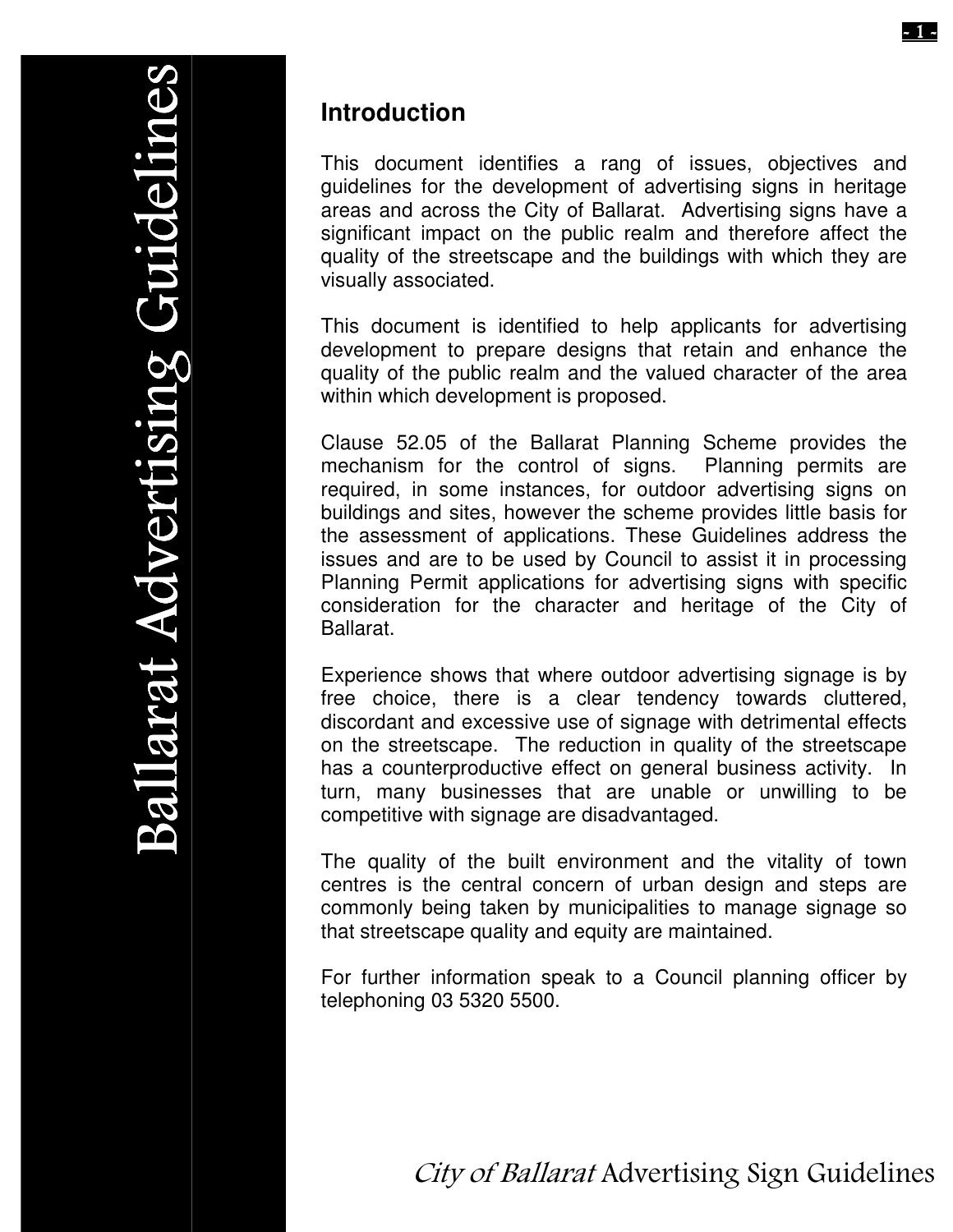|   | <b>ITEM</b>                                                                                                                                                                                                                                                                       |                                                                                                                                                                                                                                                    | PAGE<br><b>NUMBER</b> |
|---|-----------------------------------------------------------------------------------------------------------------------------------------------------------------------------------------------------------------------------------------------------------------------------------|----------------------------------------------------------------------------------------------------------------------------------------------------------------------------------------------------------------------------------------------------|-----------------------|
|   | Introduction                                                                                                                                                                                                                                                                      |                                                                                                                                                                                                                                                    | 1                     |
|   | Table of contents                                                                                                                                                                                                                                                                 |                                                                                                                                                                                                                                                    | 2                     |
| 1 | Some questions about advertisements and the guidelines                                                                                                                                                                                                                            |                                                                                                                                                                                                                                                    | 3                     |
| 2 | About the guidelines                                                                                                                                                                                                                                                              |                                                                                                                                                                                                                                                    | 5                     |
| 3 | <b>Standard controls</b>                                                                                                                                                                                                                                                          |                                                                                                                                                                                                                                                    | 5                     |
|   | General<br>Location of signs<br>Content of signs<br>Layout and design of signs<br>Signs on panels<br>Signs on glass<br>Colours<br>Signs on non commercial buildings<br>Signs below verandahs<br>Sandwich boards<br>Illumination of signage<br><b>Banners</b><br>Public open space | Flags<br>Temporary signs<br>Signs on sun blinds<br>Canvas canopies<br>Animated signs<br>New buildings<br>Pole signs<br>Major promotion signs<br>'Artistic' signs<br>Structural additions<br>Existing signs<br>Presentation of façade or<br>parapet |                       |
| 4 | Heritage buildings and spaces<br>Signs above verandah level<br>Signs on verandah<br>Signs below verandahs<br>Commercial buildings without verandahs<br><b>Projecting Signs</b><br>Lettering for advertisings signs                                                                | Verandahs<br>Existing historic signs<br>Pole signs<br>Panel signs<br>Historic precedent                                                                                                                                                            | 9                     |
| 5 | Corporate advertising signage<br>Colours<br>Logos and corporate image<br><b>Built form</b><br>Quality of materials<br>Directional signs                                                                                                                                           |                                                                                                                                                                                                                                                    | 11                    |
| 6 | Major shop units<br><b>Building location</b><br>Sign location<br>Coordination & consistency<br>Multiple tenancies<br>Pole signs                                                                                                                                                   |                                                                                                                                                                                                                                                    | 12                    |
| 7 | Gateway sites into Ballarat<br>Attractive entries to urban centres<br>Advertising sign alternatives<br>Pole signs<br>View & Vistas                                                                                                                                                |                                                                                                                                                                                                                                                    | 14                    |
| 8 | Signs and advertisements not encouraged                                                                                                                                                                                                                                           |                                                                                                                                                                                                                                                    | 16                    |
| 9 | Outdoor advertising terms                                                                                                                                                                                                                                                         |                                                                                                                                                                                                                                                    | 17                    |

### E **R**  $\mathbf{Q}$  $\overline{\phantom{0}}$  $\bf \mathbb{O}$  $\mathbf O$  $\overline{\mathbf{y}}$  $\bigcup$  $\mathbf O$  $\bf \Pi$  $\overline{\phantom{0}}$  $\bf \mathbb{O}$  $\bf \Pi$  $\overline{\phantom{0}}$ S) IdaI Of  $\rm CO$ nten le of Content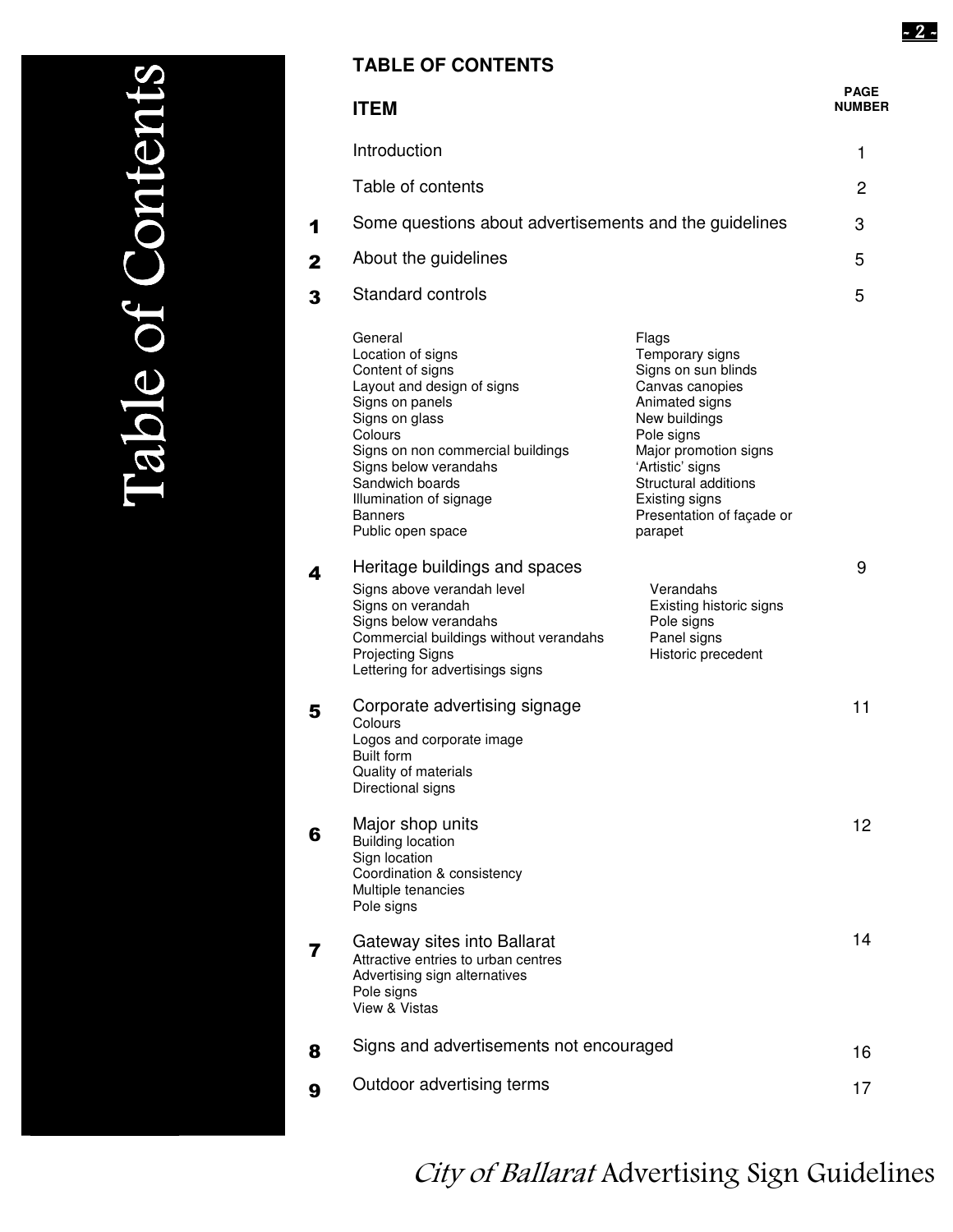#### $\blacktriangleleft$  **SOME QUESTIONS ABOUT THE ADVERTISEMENTS AND THE GUIDELINES**

#### **Why are good advertisement designs and controls important?**

Advertising sign designs and controls are important in planning for three main reasons:

1. Advertising signs notify the passer by of activities conducted, and services offered within an area or building.

2. Advertising signs form part of the setting for buildings.

3. Appropriately designed advertising signs can complement the streetscape that it is part of and contribute to its character.

#### **What are the objectives of the guidelines?**

1. To provide for adequate, effective and equitable advertisement of activities conducted within an area or building with major purpose of<br>facilitating identification of the identification of the occupying businesses and their services offered.

2. To promote the use of well designed advertising signs which will be integrated with and enhance the general appearance of the area or building, and to discourage to visual disorder, clutter, conflict or another deleterious effects.

3. To ensure that the signs of any one business do not disadvantage

4. To ensure that promotional advertisements (ie. Signs displaying advertisements for businesses or products not related to the specific site) are relegated to secondary importance and so reduce the impact in the presentation of the streetscape of building.

#### **Why should applicants develop signage that is complementary to buildings streetscape?**

1. Because it contributes to the quality of the town and neighbourhood that you live and/or work in.

Advertisements affect the appearance of the streetscape and buildings associated with them. Advertising signage has been a traditional part of the Ballarat streetscape which can add visual interest to the town, however it also has the potential to seriously detract from the high quality streetscape character that typifies the City of Ballarat.

2. It is your responsibility.

Planning legislation and controls require that consideration be given to the design of advertising.

3. Because it increases the value and marketability of the property and town.

Competing with other towns for the business of an increasingly mobile public is dependant, in part about emphasising what is unique and different about Ballarat. Burying the character of the city under advertising ignores one of the city's main assets. The long-term viability of Ballarat and the values of buildings that contribute to high quality streetscapes can be enhanced through good quality, advertising that enables people to see the potential choices open to them in a way that does not diminish Ballarat's environmental assets.





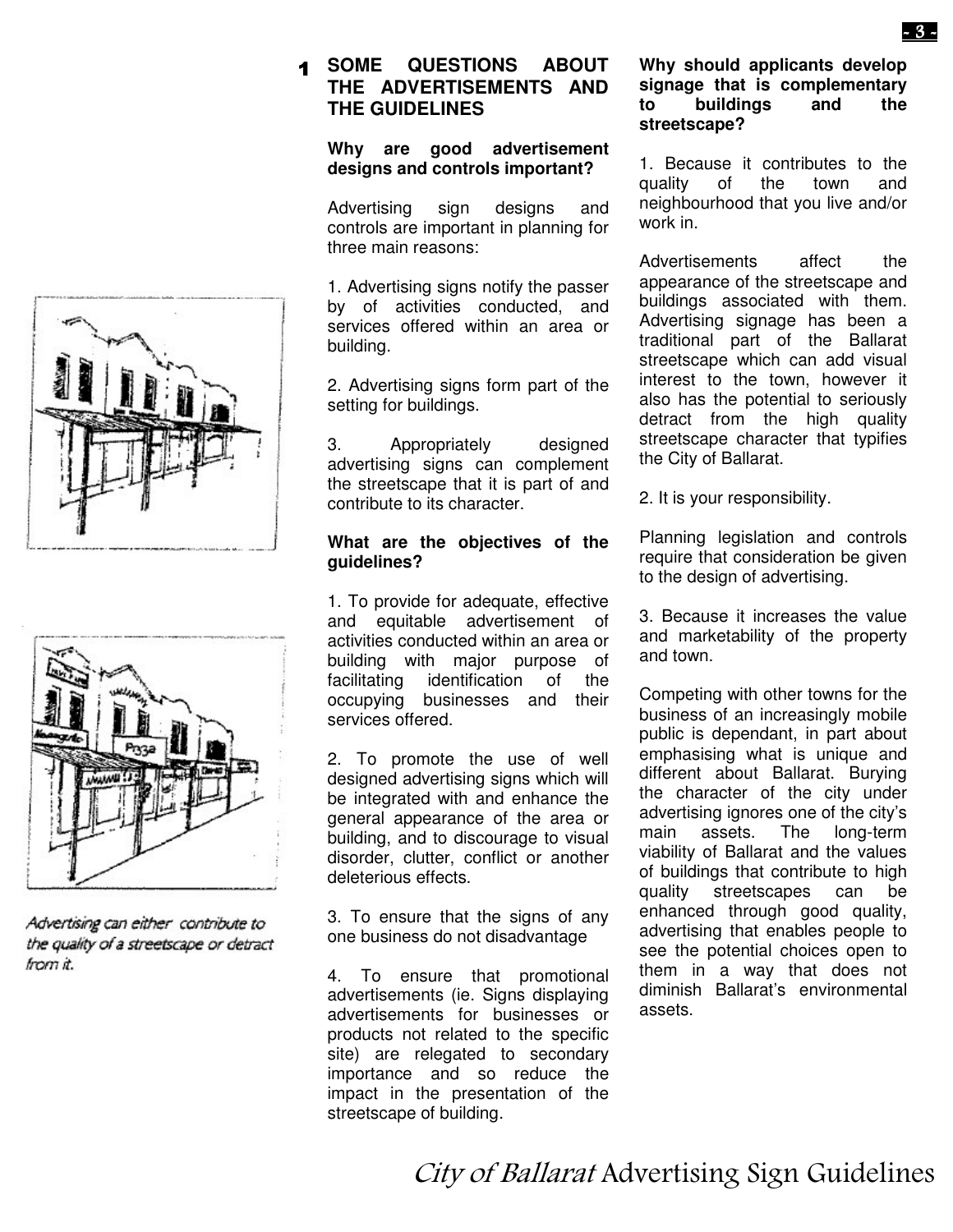#### **When do I need a planning permit?**

The Ballarat Planning Scheme identifies 4 signage categories based on land zoning:

| <b>CATEGORY</b> | <b>DESCRIPTION</b>        | <b>ZONES COVERED</b>                                                                                                |
|-----------------|---------------------------|---------------------------------------------------------------------------------------------------------------------|
|                 | <b>Business areas</b>     | <b>Business 1, 2 &amp; 4</b>                                                                                        |
| 2               | Office & Industrial       | Industrial                                                                                                          |
| 3               | <b>High Amenity Areas</b> | Density<br>Residential 1, Low<br>Use,<br>Residential, Mixed<br>Township, Rural, Rural Living,<br><b>Special Use</b> |
| 4               | <b>Sensitive Areas</b>    | Environmental Rural,<br>Public<br>Use, Public Park & Recreation,<br><b>Public Convention &amp; Resource</b>         |

Within each category sign types fall into one of the following 3 categories. The proposed development is either:

- As of right;
- Requires a permit; or
- Prohibited

If a site is within a Heritage Overlay or Design and Development Overlay a permit may also be required. Ask one of our planners to determine whether you require a planning permit.

All permit applications will be assessed against this Policy.

What information is required to be submitted with my application?

Signage applications should be accompanied by plans and text which:

- Detail the position on-site/or location on the building where the sign(s) is/are to be located (include a full elevation of the building) on plans prepared to scale;
- Detail the sign wording, colour and size(s) of the sign and the lettering/logo;
- Detail any signage illumination (internal or external etc.);

• A statement detailing how the proposal meets the guidelines.

What help can I get to process the application?

You are encouraged to speak to a planning officer if you want advice about this policy or lodging applications.

Appointments can also be organised with Council's Heritage Advisor to discuss signage options within Heritage areas. Appointments can be made by contacting (03) 5320 5500.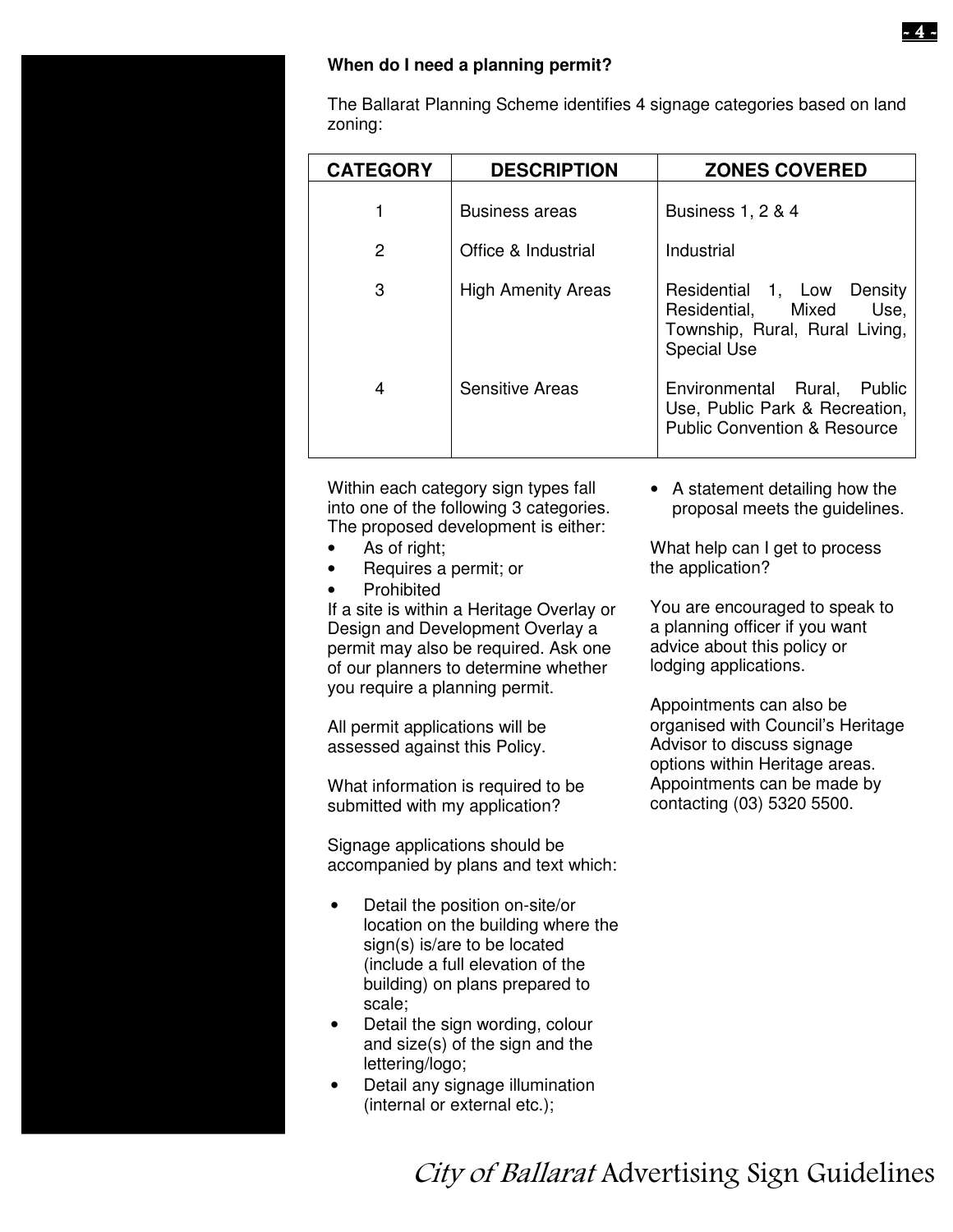The preferred locations for signs..



are on horizontal panels...



below cornices, on special panels on the building facade...



on verandah beams and ends,...



on the upper part of glass shop fronts...



and on shopfront stalls.

### **ABOUT THE GUIDELINES**

There are a wide variety of signs that are used in Ballarat. The following guidelines will be used by Council's Officers in assessing applications for planning permits in the whole of the municipality where permits apply.

The guideline section is split into five parts:

- **S** Standard Controls
- **H** Heritage Buildings and Spaces
- **C** Corporate Signage
- **M** Major Shop Units
- **E** Entries or 'gateway' sites into Ballarat

The 'Standard Controls' apply generally to advertising signs throughout Ballarat. The guidelines which apply to the remaining four categories apply in particular circumstances which are described at the start of each section.

#### 3 **STANDARD CONTROLS**

#### **General**

The best and most effective approach to designing the signage of a commercial building is to integrate the presentation of signs, advertisements and the building itself. This involves use of the building as a 'frame' or background to the signs so that the building and advert can complement each other.

Signage should look like it has been designed to 'fit in' with the type, style and scale of the building on which it is placed.

The quality of appearance of the building plays an important part in attracting patronage. Occupants/owners are therefore recommended to repair or paint facades and shopfronts as part of the presentation of their premises to the public.

#### **Location of signs**

The preferred locations for signs are on horizontal panels below cornices, on special panels on the building façade, on verandah beams (fasicas) and ends (spandrels), on the upper parts of glass shop fronts and on shopfront stalls. Other areas that may be acceptable are on the upper front corner of exposed side walls, on plain areas of the faced eg. Between, above and below windows.

#### **Content of signs**

The priority for content of signs should be:

1. The business name eg: "SMITH & SONS"

2. The nature of the business and/or services offered, eg. "Plumbers and Gasfitters"

3. Limited further information eg. "Specialising in...or, e-mail<br>address is..." and the street and the street number.

Often, small panels are useful for phone or street numbers, More information is generally inappropriate in the streetscape and should be advertised by other means eg. newspaper advertisement, websites etc.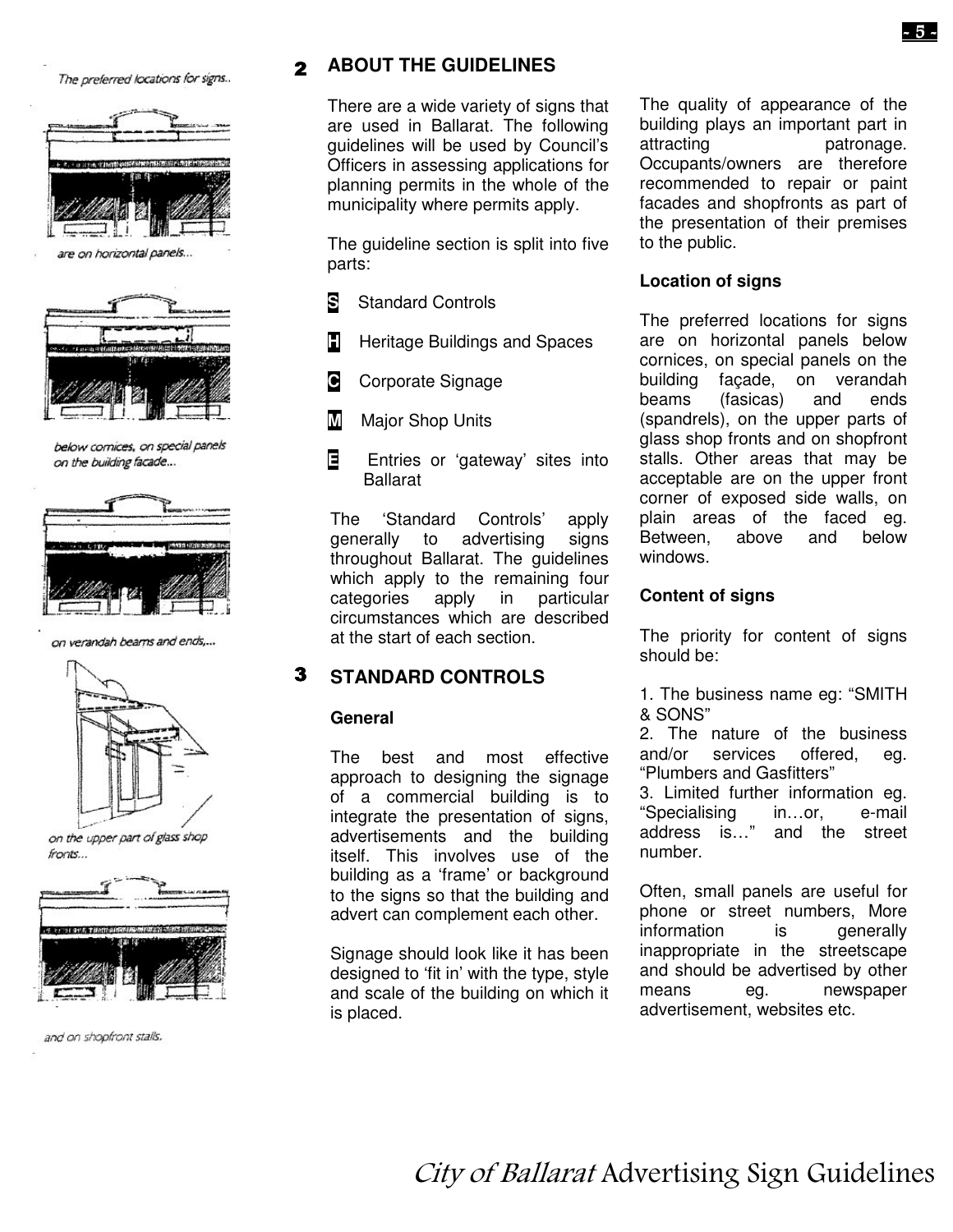

Signs should be contained within architectural panels.





Signs should not cover architectural features.





Panels should not intrude into the skyline when viewed from the street.

#### **Layout and design of signs**

Occupants' best interests will be served by signage which is bold and clear, relevant to the major functions of the business and which is non-repetitive. One bold statement of information will be more effective than many smaller repetitions.

Signs should be designed to focus on the core information hence layout which directs attention to the main message is desirable. Usually, because the building itself will be symmetrical, symmetrical layouts will be most effective. Too much information on buildings can be counterproductive (particularly where product signs are each designed to have their own focus) thus creating a confusion of competing signs.

#### **Sign panels**

Signs should be contained within architectural panels and should not overlap or cover architectural features eg. mouldings and windows. Panels should not intrude into the skyline when viewed from the street. The full panel should be used and the design should relate to the shape and proportions of the panel.

Signs should preferably be painted direct onto the building face or should be on a flush panel attached and fitted within the architectural panel, ie. on a painted metal, timber or cement sheet but not plastic. Signs should not be painted onto unpainted brickwork or stone.

Where signs are painted on to general wall faces, their perimeter should be defined by a border separating the sign's background colour from the building colour.

Alternatively, letters may be located directly on the building with no background either as painted or three dimensional letters.

#### **Signs on glass**

Signs on shopfronts or upper windows are appropriate but only where vision into and out of the building is not obscured. This is particularly relevant for shopfront signs which should not obscure the display behind the glass.

#### **Colours**

Colours of signage is generally open to choice (special consideration should be given in heritage areas and areas of special character) but subdued colours with strong contrasts are more suitable and easier to read than brilliant, bright or primary colours. Sign colours must be confined to sign panels. Painting of a building in corporate colours will generally no be acceptable. The building itself must be in acceptable colours. A planning permit may be required to externally paint a building in some locations.

#### **Signs on non-commercial buildings**

Residential buildings are sometimes occupied by businesses. This presents difficulties in achieving normal business signage, as the building would generally not have been designed to accommodate signs.

When the building is in a residential zone and the business is defined as a 'Medical Room' or 'Home Occupation' the Planning Scheme identifies that a business advertisement will need a planning permit if it exceeds 0.2sqm. Further, it is important that the landscape and built form character of the residential area be understood and inform any signage proposal.

Signs should be located on walls or fences such that the top of the sign is at a height no greater than 1800mm.

Where a residential building occupied by a business is in a commercial zone, signage may exceed this area, but should be consistent with the design of the building.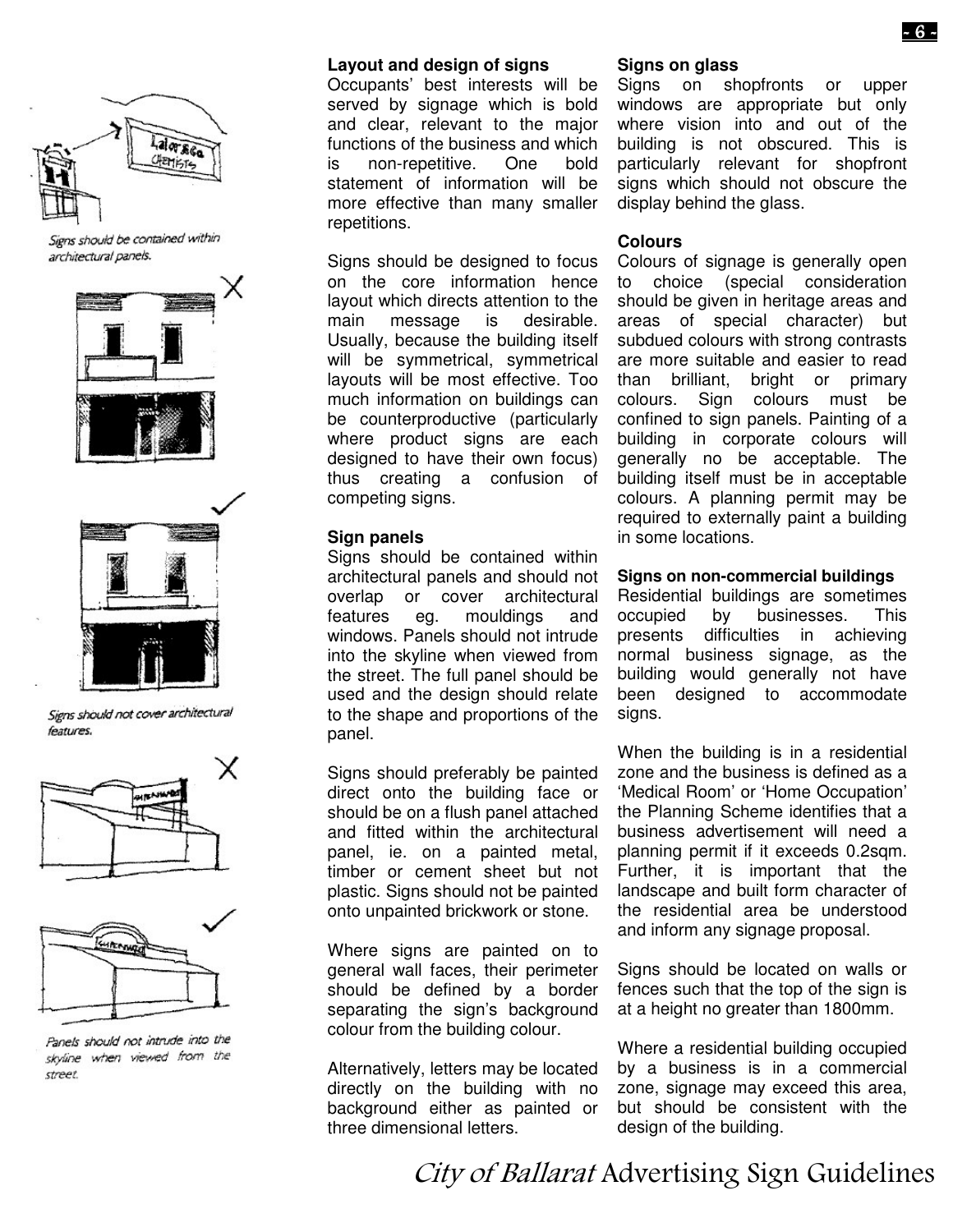

Signs must provide a 2.7 metre clearance above the ground.

#### **Signs below verandahs**

Signs hanging below verandahs at right angles to and at the centre of frontages or on the spandrels (return panels) are acceptable, subject to limitations of other regulations. No limitations on size, form or content are proposed, other than that signs must provide a 2.7m clearance above the ground.

#### **Sandwich boards**

Sandwich boards or other signs on the footpath are subject to Local Laws copies, of which can be obtained from Council's Local Laws & Traffic Unit. Approval for these signs is obtained from the Local Laws & Traffic Unit.

#### **Illumination of signage**

Artificially self illuminated signs below verandahs are acceptable. Consideration should be given to the impact of glare, light spill and shadow cast.

No internally lit signs above the verandah line will be acceptable. It may be acceptable for signs above the verandah line to be lit by flooding or another external source.

Clause 52.05 of the Planning Scheme details the size and location of signs which do not require planning permits. Note that such signs require approval in a Heritage Overlay.

#### **Banners**

Banners and mobile signs etc, will generally no be acceptable. Signs should be of a permanent nature, except where the Planning Scheme makes specific exemption.

#### **Public Open Space**

Council policies for signs within public open space apply restrictions on advertising, temporary signs, location of signs etc. Contact a council planning officer for guidance on signs located on public open space.

#### **Flags**

Permits may be required for flags (other than properly dimensioned Australian, Aboriginal or Eureka Flags) including bunting. Flagpoles must be vertical and mounted from the roof or parapet. Flagpoles mounted on verandahs are not encouraged.

#### **Temporary signs**

There is generally no restriction on temporary signs advertising events or the sale of properties, etc, under the planning scheme. Check with the Statutory Planning Unit regarding the<br>temporary sign permits and temporary sign permits and conditions. Generally temporary signs should not obscure architectural features or damage the fabric of the buildings.

#### **Signs on sun blinds**

Signage may be located on sun blinds hung below verandahs, which are permitted under Local Laws.

#### **Canvas canopies**

Canvas canopies above upper floor windows for signage purposes are not encouraged.

#### **Animated signs**

Signs that are animated contain moving parts or have flashing elements are not encouraged.

#### **New buildings**

Designers of new buildings should take into account the likely need for signage by future occupants of buildings, and incorporate in the design sign panels which meet these guidelines.

The provision of good signage opportunities will be a positive factor in leasing premises and in the viability of occupying businesses. A new building provides an ideal opportunity to achieve optimum signage. Provision for adequate sign locations will be a factor in the assessment of Planning Applications for new developments.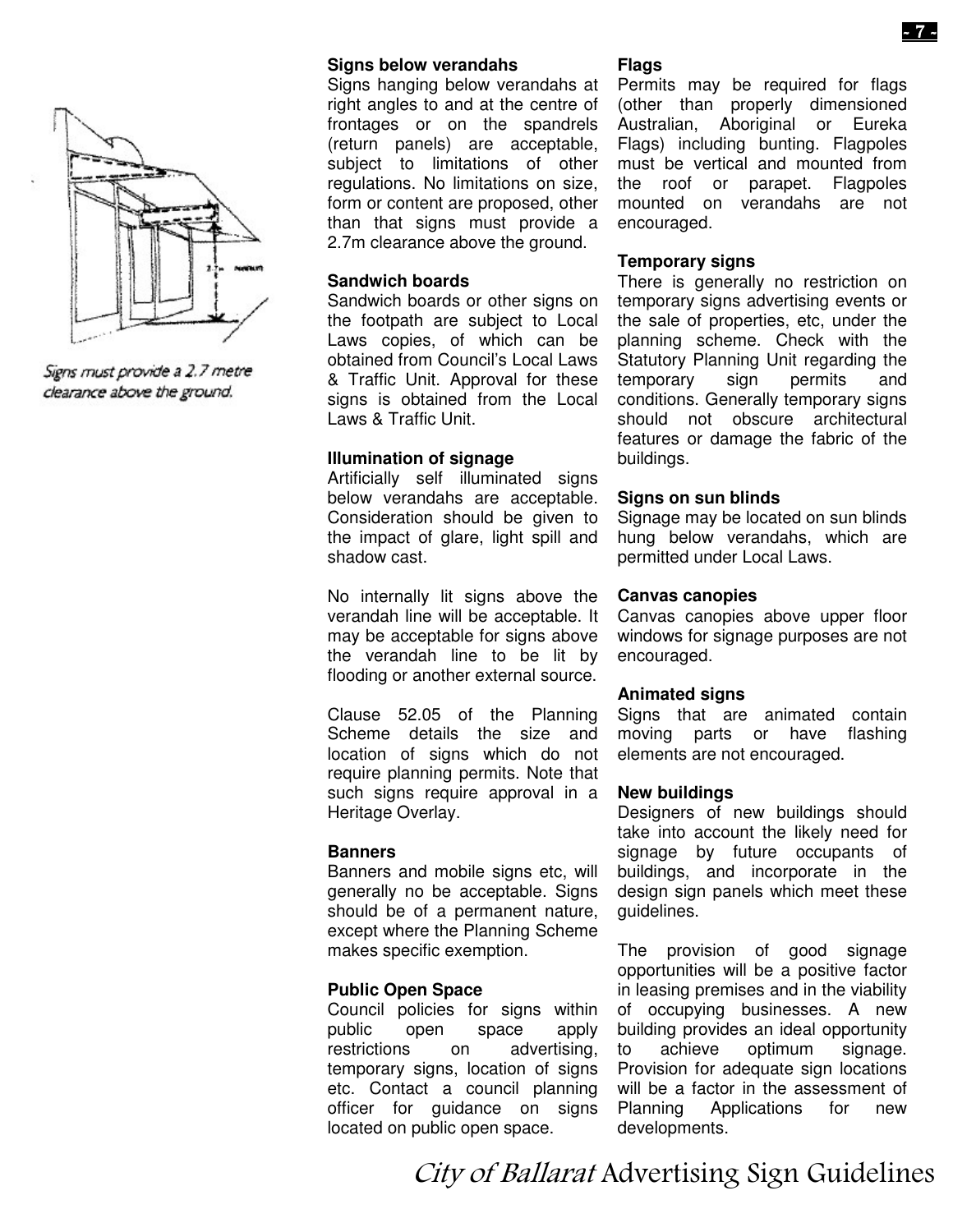### **Pole Signs**

Pole signs are defined in part 9 of this policy. Pole signs are an as of right development in the City of Ballarat in a category 2 area (office and industrial zones) provided they comply with a number of criteria that are listed below:

- The total advertisement area of all signs to each premises does not exceed 8.0sqm. (This does not include a direction sign.)
- The advertisement area of an internally illuminated sign does not exceed 1.5sqm.
- The sign is not with a Heritage Overlay.

In areas other than category 2 areas, pole signs would generally not be encouraged. However, a properly designed proposal may be considered where it recognises and responds to the following items:

- Height of the sign;
- Size of the sign;
- Built form characteristics of the sign (materials, form and colour);
- Visual intrusion;
- Landscape associated with the sign;
- Heritage character of the locality; and
- Opportunities for alternative advertising.

#### **Major promotion signs**

Only temporary major promotion signs are acceptable. A permit for a major promotion sign will include a condition that the permit expires 10 years from the date of issue.

#### **'Artistic' signs**

Signs which present as works of art utilising distinctive colours, materials and forms are not to be discouraged however they should not dominate or overwhelm the building they are on or locality.

#### **Structural additions to provide for signs**

Some buildings have lost or have inadequate provisions in their design for signs, for example where a parapet has been removed or designed in a form too low to be visible above a verandah.

On early buildings, reinstatement of an original parapet or extension of an existing parapet may be possible in order to provide a better base for signs if the quality of the building is not damaged.

With modern buildings, structural additions or changes to provide for signs could be possible.

#### **Existing or non-conforming signs**

There will be no requirement to remove existing or non-conforming and redundant signs but in considering any application for additional signage on a building, Council may require their removal as a condition of the new permit.

It should be noted that if no expiry date is specified on the planning permit the expiry date of the approval is 15 years from the date of issue.

Presentation of façade or parapet where new signs are proposed Council may require the general improvements of a façade or parapet in poor condition where a new sign is proposed to be fixed to or painted on it.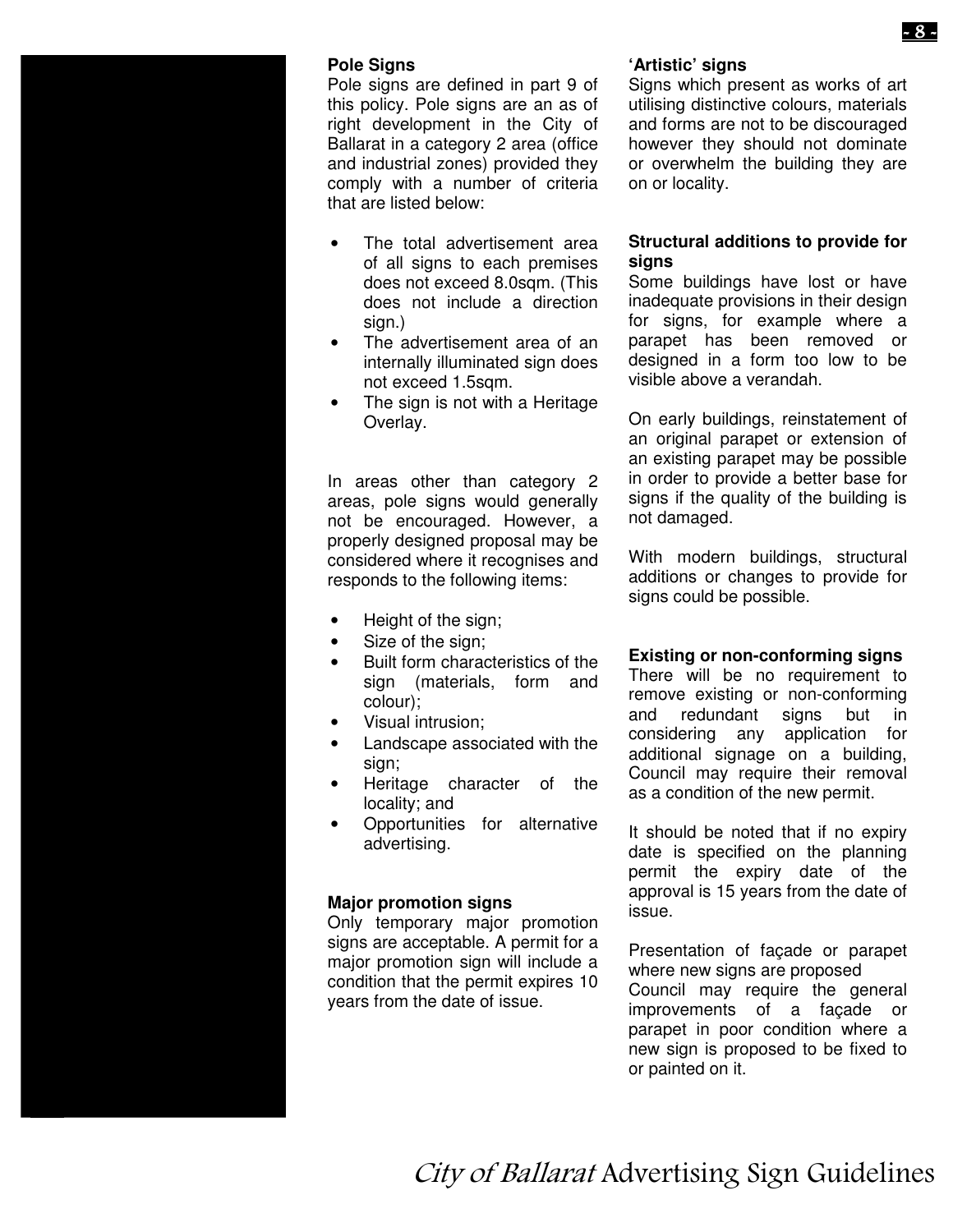







#### **HERITAGE BUILDINGS & SPACES**

The need for advertising guidelines which relate to heritage buildings and places is required in the City of<br>Ballarat given the special Ballarat given the special significance of Ballarat as one of Australia's foremost heritage cities.

The guidelines identified within this section are to be applied to those parts of Ballarat that are within heritage overlay areas or are identified and recommended for heritage protection. These guidelines are in addition to those described in the general section.

Original advertising signs were generally sympathetic to Victorian and Edwardian buildings and similar designs would be encouraged. However, it is important for signs to be located in appropriate positions and be of lettering which is suitable for the period of the building. Reference should be made to early photos to determine appropriate locations and lettering and could be used for specific properties in lieu of these guidelines.

There are a number of significant views and vistas which contribute to the heritage character of the city and should be taken into consideration when applying for applications for advertisements. The location of advertisements may impact on these significant views and vistas such the views to and from Bakery Hill, the Railway Station Tower and to Mount Warrenheip. Significant views are considered in other parts of the guidelines.

#### **Signs above verandah level**

Internally illuminated and neon signs are inappropriate for heritage areas. Concealed spot lights provide satisfactory alternatives for signs below verandah level.

On some 1920's and 30's buildings appropriately designed neon lighting may be acceptable. However plain business signs are appropriate provided that:

- If on the parapet, the advertising space should be centred and/or symmetrical; (position A)
- Only one line of advertising per advertising space is preferred. If more than on line, lettering on each line should be centred;
- The establishment of the signs(s) on the façade does not adversely detract from the architectural elements of the building or visually dominate the subject building or streetscape.

#### **Signs on verandahs**

- Small signs on the verandah structure are appropriate providing they do not obscure architectural detailing;
- On the verandah beam, a maximum lettering height of 150mm (position B) or in the case of cantilevered verandahs the height kept within the width of the verandah fascia;
- On the verandah spandrel (return panel) maximum lettering height 200mm (position C);
- Where there is inadequate provision on either parapet or verandah beam of a maximum size 200 x 1000 mm be erected in lieu of these signs (position D);
- Signs hung over the footpath at right angles to the building should not exceed 250 x 1200 mm (position E);
- Verandah hoarding should be erected with care and only if attention is paid to correct detailing. Reference should be made to early photos to determine appropriate location and size of hoarding.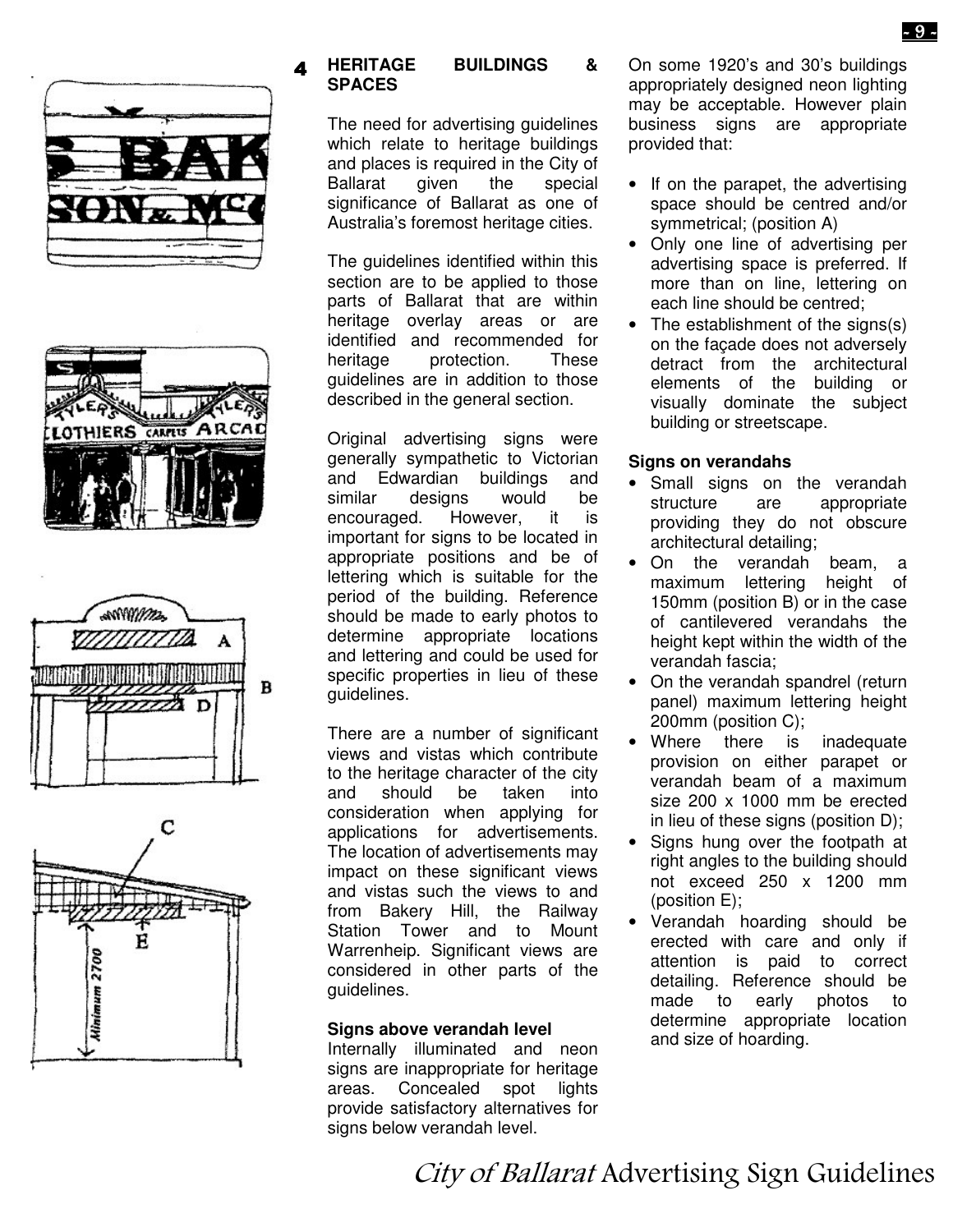

A sign board parallel to and above the gutter line at the front of sloping post verandahs is appropriate.....



but no other signage projecting vertically or horizontally from verandahs or building facades above the verandah line is acceptable.

RCDEFGHIJKLM **ABCDEFGH** 

#### A simple lettering appropriate to the period of the building is recommended. Use of upper case lettering should be encouraged as lower case was rarely used on Victorian buildings.

#### **Signs below verandahs**

Painted signs on shopfronts are appropriate but should not dominate or clutter the shopfront window.

Signs painted on stallboards are generally inappropriate unless care is taken with size of lettering and positioning on stallboard. Similarly signs should only be fixed to piers if it does not cover detailing and if size and position of letter is appropriate.

#### **Commercial buildings without verandahs**

For those buildings without verandahs as imaginary 'verandah line' should be determined as the line where a verandah or awning would spring from on the building façade. Those guidelines relating to buildings with verandah should be applied to development above and below that line where appropriate.

#### **Projecting signs**

A sign board parallel to and above the gutter line at the front of the sloping post verandahs is appropriate, but no other signage projecting vertically or horizontally from verandahs or building facades above the verandah line is acceptable.

Where a business entry is from a lane or pathway off a main street, signs projecting at an able from the façade at or above the entry will be accepted.

#### **Lettering for advertising signs**

A simple lettering appropriate to the period of the building is recommended. Use of upper case letter should be encouraged as lower case was rarely used on Victoria buildings.

Colours of signs should be in character with the period of the building. Fluorescent paints are not appropriate and should not be used for contributory buildings.

The following colours are appropriate:

- Light stone;
- Light brown;
- Rich brown;
- Indian red;
- Brunswick green;
- Ochre:
- Yellow/ochre;
- Dark blue.

#### **Light yellow and orange should be avoided.**

Three dimensional letters must be of an acceptable material which is appropriate to the period of construction and style of the building eg. Acrylic letters or fibre glass will generally not be acceptable for historic buildings.

#### **Verandahs**

Many early owners used street verandahs to enhance the building and to provide locations for signs. More recent canopies are less effective in both regards. Reinstatement of an appropriate post verandah with provision for signage may be an option if finances permit. Advice on appropriate verandah design may be obtained form Council's Heritage Advisor.

#### **Existing historic signs**

Early signs on buildings should be retained. New signs in the same location should be on removable panels. The removal of fixed signs such as raised or recessed cement render letters is not acceptable.

#### **Pole signs**

Refer to Part 3 – Pole signs.

#### **Panel signs**

Panel signs should not be developed unless they are of a size that does not dominate the building and detrimentally impact on significant views and vistas that uses appropriate colours.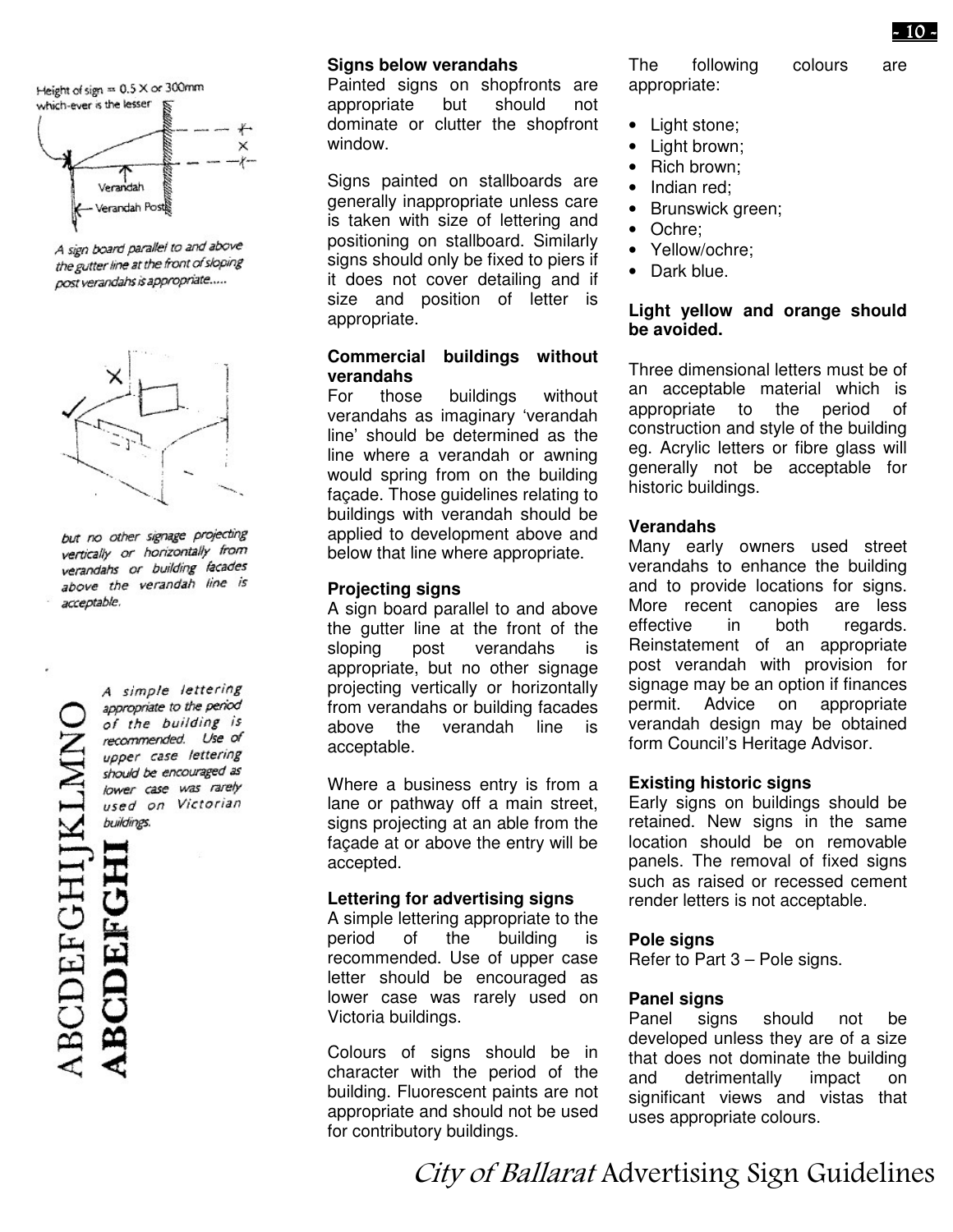This policy is based to some extent on the formats for signage which were prevalent in historic periods of the City's development. However, it also recognizes changing demands and conditions.

Thus while there is no requirement to replicate historic signs for new conditions, experience also indicates that the development of signs has not always been beneficial to the broader community objective for visual amenity.

Although historic buildings usually had adequate locations for signs and the generally accepted formulas were mostly followed, there certainly were cases where signage was contrary to general practice, where signs were excessive, were located architectural features etc.

The fact that there is historic precedent for bad practice is not condoned by this policy, the function of which is to establish standards applicable for present day conditions and broader community expectations particularly in respecting and enhancing historic environments and individual buildings.

Whilst historic precedent may be a consideration in determining any application, it will only be accepted where it relates to a specific location and where the general objectives of this policy are not compromised.

### **Historic precedent CORPORATE ADVERTISING**

Corporate signage is used to identify a corporate image or brand. The objective of such advertising signs is, in part, to ensure a 'familiar face' or image is presented to the consumer. Large, brightly coloured signs generally characterise corporate signage, together with building designs which are often standard units inappropriately imposed on a streetscape which may retain a traditional character.

Many companies argue that the standard building design and recognised corporate image associated with their business is important and that there is no alternative. However location is all important and many companies wish to locate in popular commercial precincts with heritage values and character. This corporate 'could be anywhere' image can compromise the unique qualities which make Ballarat stand out. Negotiations need to be entered into at an early stage with planning staff to ensure that businesses contribute to rather than detract from, the physical character of the city.

These considerations should include elements such as building form, the impact of alterations to existing buildings, colour, size and design of signs and shop fronts.

#### **Colours**

Painting of a building in corporate colours may not be acceptable unless the colour proposed is appropriate to the locality. A planning permit may be required to externally paint a building in some locations. Sign colours must be confined to sign panels.

Corporate colours should not be used repetitively such that they dominate the site or locality.

The use of corporate colours should be restricted to specially designated panels and/or bands on the building.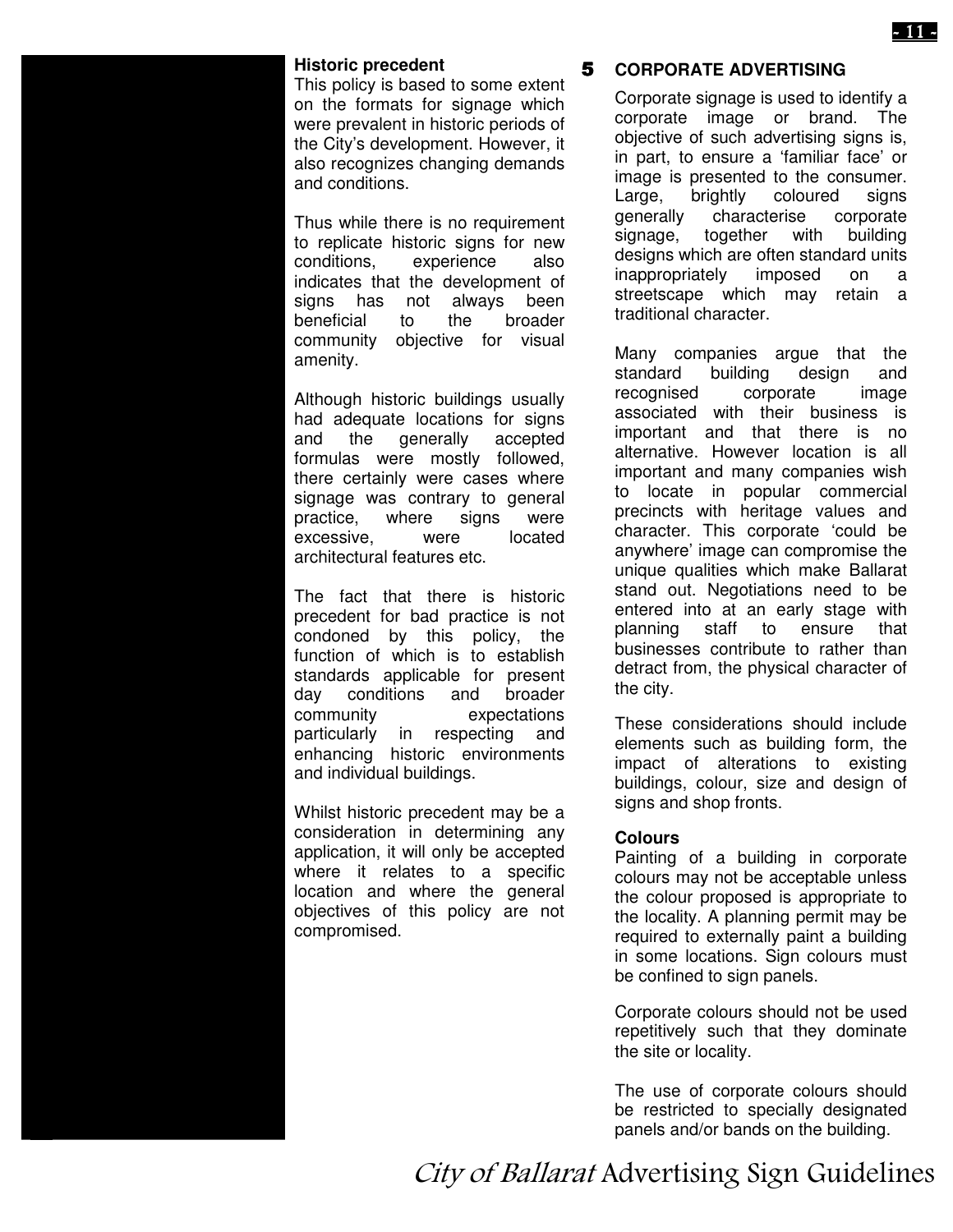The use of narrow bands of colour is an effective yet not overdominant form of branding the building.

#### **Logos and corporate image**

Whiles the use of a corporate image are now fashionable practice, they are neither appropriate for, nor are they always effective in signage on buildings, which functions in an entirely different way to lettering and logos on paper or products. The design of the image should coincide with effective outdoor advertising practice and the appropriate in streetscape terms.

Logos in particular have little value unless they are very widely known and recognised. Layouts used for letterheads etc. may be too restrictive for use within building panels, where signage should concentrate on written information to be effective.

#### **Built form**

Buildings can form part of the corporate signage. The likes of KFC, Pizza Hut and Officeworks have distinctive built forms which are immediately recognisable and 'advertise' the point of sale of the various goods.

Standard corporate building forms are difficult to accommodate in town centres. To allow standard corporate forms in town centres the building should be adapted to be appropriate for the locality.

In peripheral sales areas where the character of the locality may not have been determined or as well defined there is more scope for the utilisation of built form to advertise the corporate image. High quality built form responses are needed to ensure a cohesive built form to create a desirable identity for the city.

#### **Quality of materials**

High quality materials and finishes should be used. Where walls and other building features are exposed to the public realm and are proposed to incorporate advertising signs the materials used should be durable and in keeping with the locality.

#### **Directional signs**

The number of directional signs should be kept to a minimum. The use of the sign to direct traffic and movement should be the primary purpose of the directional sign. The advertisement of the business and promotion of the corporate image should be undertaken with other signage.

The company logo and other imaging should not form part of the sign except for the use of signature colours.

Directional signs should not be internally illuminated.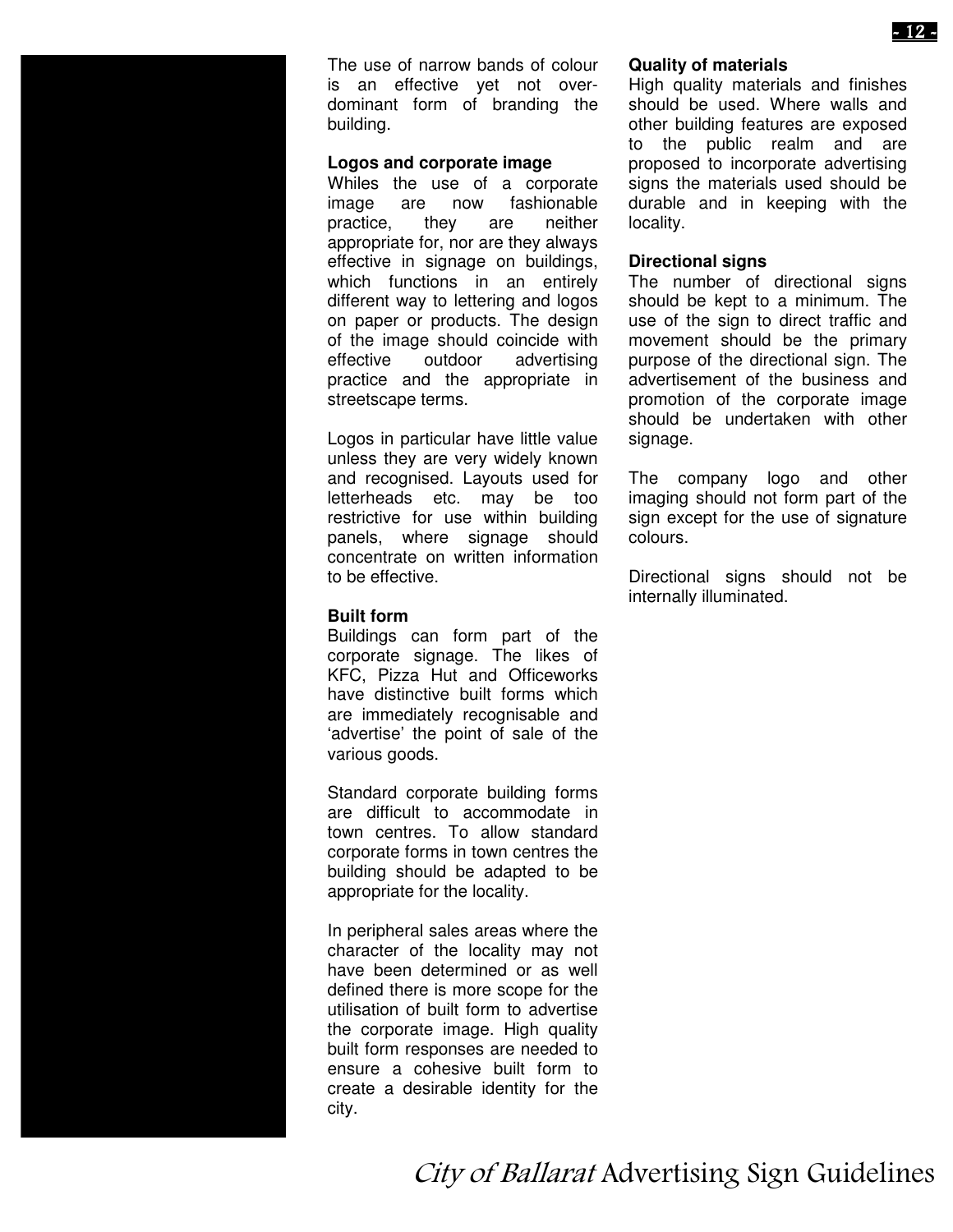#### **MAJOR SHOP UNITS**

Where buildings have a floor area and shop units of greater than 1,000sqm the development can be defined as a major shop unit (MSU). MSU's are characterised by blank walls, unarticulated roof forms. They are generally set back from the road with the space between the road and the building dominated by carparking and landscape. Because of the detachment of the building from the road the advertising signs generally tend to be large. The large signs are constructed in order to be seen from the road and by traffic passing at speed.

MSU's and their associated large scale signs are generally located on the major entrances to towns relying as they do on ease of access and high visibility. The large building forms and signs have the potential to make the entrances to the City of Ballarat unsightly and lacking in distinctive character. Consideration needs to be given to the desired character of Ballarat and the image that it should portray and foster.

#### **Building location**

The size of signs located on MSU's is related to the distance that the shops are located from the road. It generally follows that the further the shop is from the road the larger the signs are so as to ensure that they are seen by passing motorists.

To enable smaller less intrusive signs to be developed the building needs to be located closer to the road. To achieve this aim less expanse of car park is to be established to the front of the building with more parking located to the side and rear.

#### **Sign location**

Clearly defined areas for signs should be located on the building. The preferred location for signage is adjacent and/or over the entrance.

#### **Coordination & consistency**

Advertising signs should be consistent across the site so that the building does not get concealed beneath a jumble of brightly coloured mis-matched signs and that a consistent, recognisable and marketable theme can be adopted.

The adoption of coordinated signage across the whole development is especially important in the case of multiple tenancies.

#### **Multiple tenancies**

Developments with multiple tenancies should consolidate signage for the different tenants onto one appropriately designed sign rather than multiple freestanding signs.

Where multiple corporate identities are to be accommodated it is important some cooperation and coordination is adopted to ensure the delivery of an appropriate built form.

#### **Pole signs**

Refer to Part 3 – Pole Signs.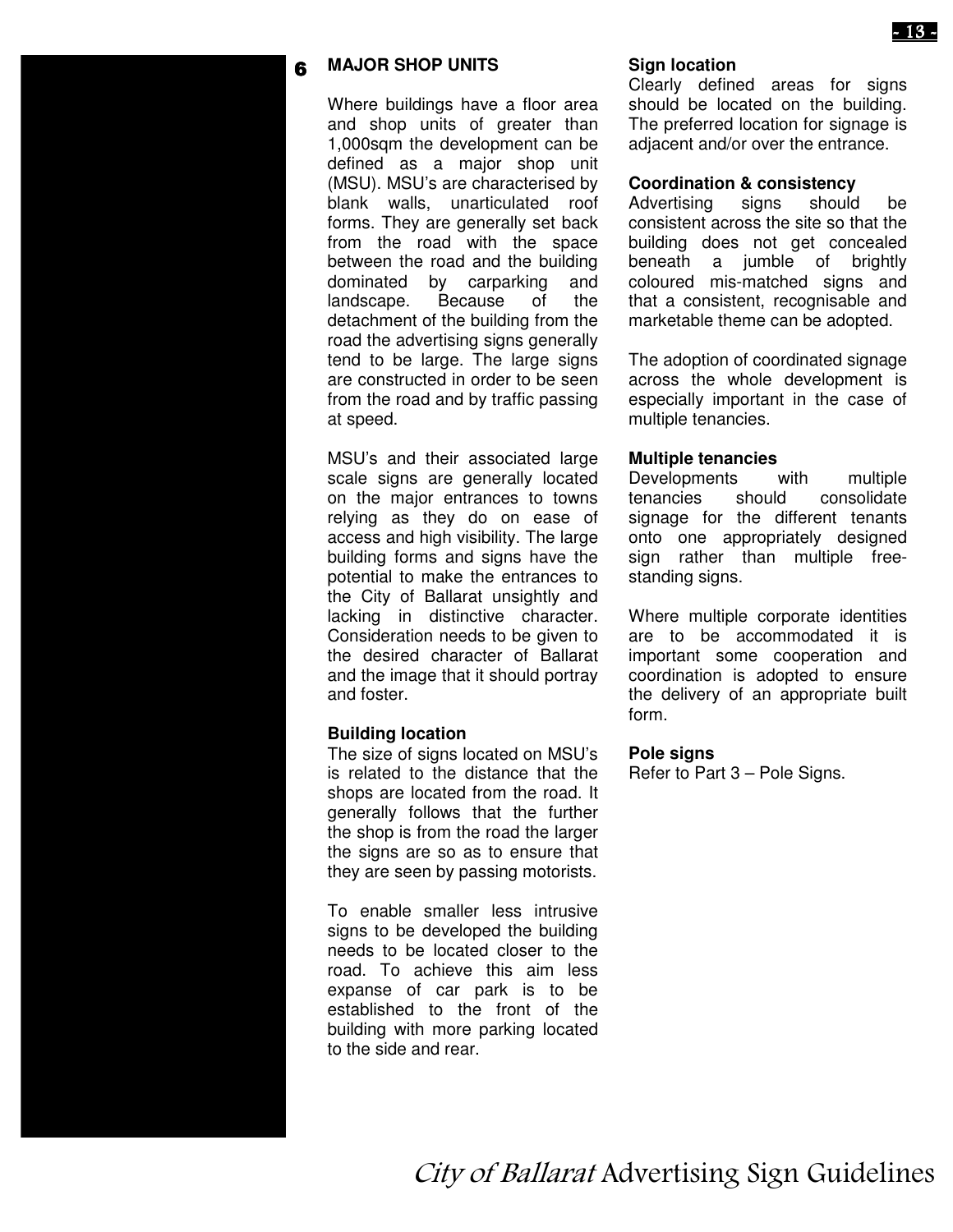

#### **GATEWAY SITES INTO BALLARAT**

The entries to the urban areas of the City of Ballarat are of vital importance to the 'image of the city' and the establishment of the character of the city in the minds eye of those who visit and live in the city. In establishing a positive image for the city it is important to remember that 'first impressions count'.

The entries to Ballarat which deserve protection from inappropriate visual intrusions include:

- Albert Street/Skipton Street;
- Creswick Road;
- Glenelg Highway;
- Sturt Street west of Pleasant Street;
- Learmonth Road;
- Main Road/Geelong Road;
- Memorial Drive/ Avenue of Honour;
- Western Highway; and
- Victoria Street.

This list of roads does not preclude the consideration of views and vistas along other entries to the city and towns of the City of Ballarat. Special consideration needs to be given to those entries to Buninyong and Learmonth townships.

Attractive entries to urban centres. Attractive entries to the urban centres needs to be encouraged to ensure that the marketability and character of the places are not compromised. The clear definition of retail and other significant places can be achieved in a number of ways apart from the extensive use of advertisements including large and obtrusive pole signs or panel promotion signs.

#### **Advertising sign alternatives**

Utilise appropriate built form such as landmark buildings, to make an area distinctive and create a strong, attractive and interesting visual composition that will stand out from its surroundings and which people will read as signifying a place of interest.

Landscaping can also be used to make an area stand out and is an effective way of creating an association in people's minds between a particular use and a place.

Ensure that visual impact analysis studies are undertaken to ensure the impact of any development upon significant, views, vistas and places is understood and informed decisions can be made.

#### **Pole signs**

Refer to Part 3 – Pole Signs

#### **Views and vistas**

Do not allow advertisements to obscure or detract from significant and important views and vistas.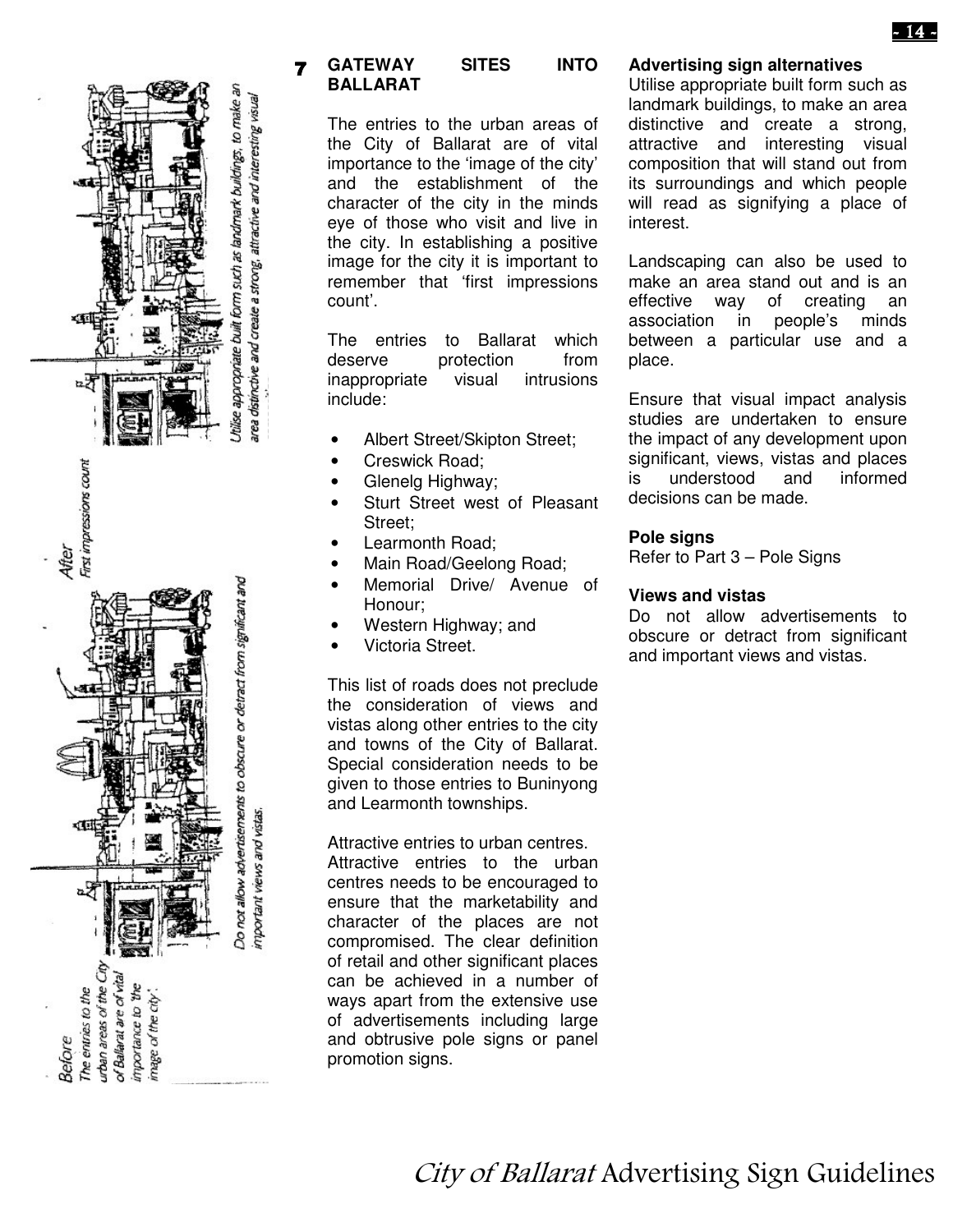#### **SPECIFIC SIGNS AND ADVERTISEMENTS ENCOURAGED**

Generally any sign or advertisement which can be considered a defacement of the building on which it is located or which is objectionable within the appearance of the streetscape by virtue of its size, style, colour format, wording, content or location in the opinion of the responsible authority, will not be permitted.

**Sky Signs** which extend beyond the building envelope and which can be seen against the sky from any location in the street or from any building on the street.

**Free standing signs on verandahs** or above verandah roofs except for signboards at the leading edge of post verandahs not exceeding 600mm high or sign grounds integrated with the design and construction of any verandah front or end.

**Internally illuminated signs** except those outside heritage areas and below verandahs.

**Signs projecting from facades**. Any sign projecting from facades or parapets at any level except as specifically permitted under the guidelines.

**Signs which obscure architectural features**. Any sign which by its size location or format (even where normally permitted) detracts from, defaces or obscures any architectural feature not specifically identified in this policy.

**Signs which conflict with the design of the building** eg. signs painted on diagonal bands or other layouts which conflict with the layout of the façade.

**Signs which display Promotional Advertisements which dominate or supplant** signs relevant to the building's occupancy except where located off the façade ie. Signs displaying promotional advertisements on sides of buildings may be acceptable.

**Signs with dominant logo**. Any logo is to be secondary to written information. Logos are to be placed symmetrically (preferably centrally) in any sign layout.

**Pole signs** as recommended in the guidelines.

**Corporate colours** except when used on an advertisement and confined within a panel as recommended in the guidelines.

#### **Major promotion signs**

- Along tourist roads, scenic routes or landscape sections of freeways.
- Within open space reserves or corridors and around waterways.
- Where they will form a dominant visual element from residential areas, within a heritage place or where they will obstruct significant viewlines.

Any sign which obscures any other sign on the same or any other buildings from any normal view points.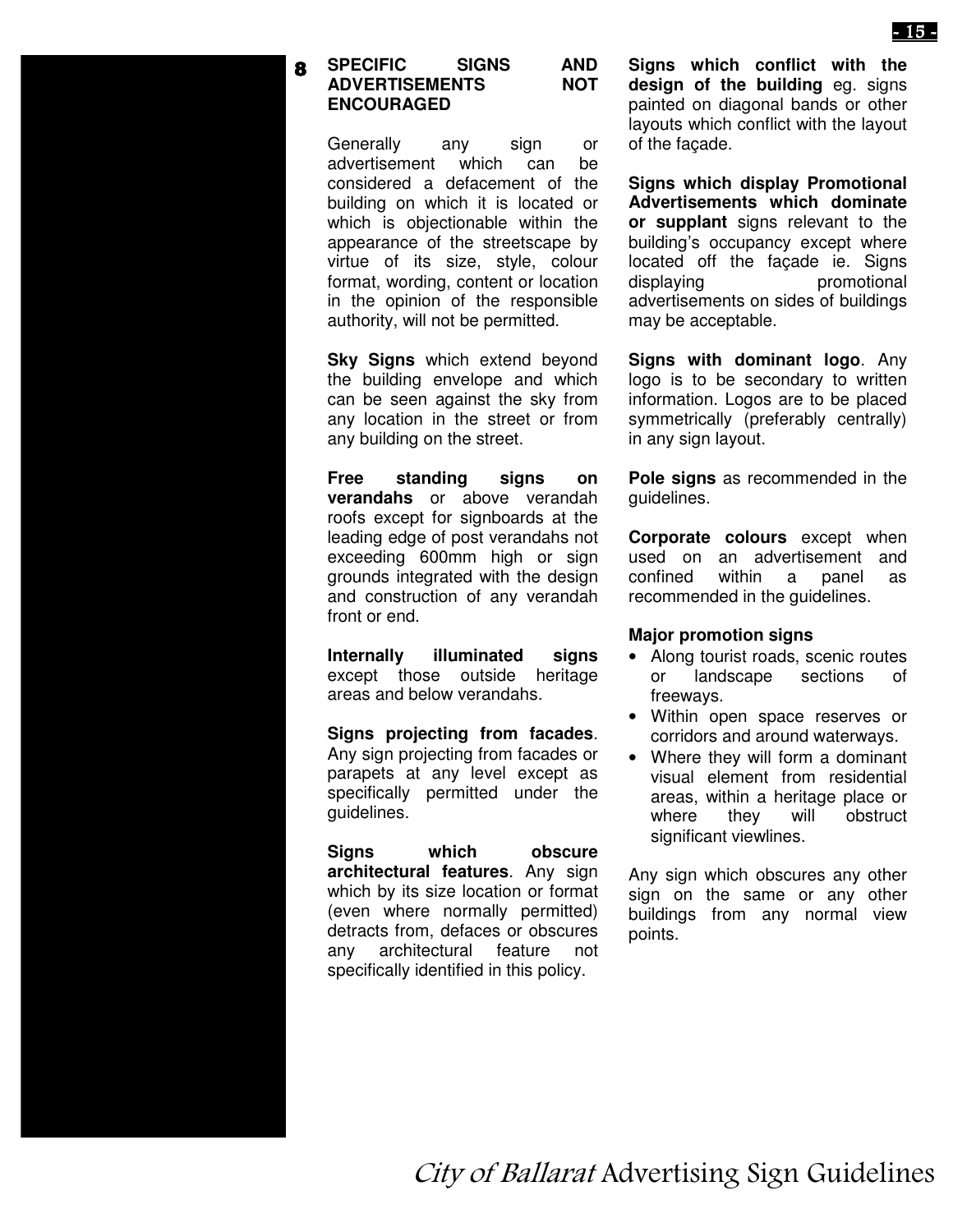#### $\bullet$ OUTDOOR ADVERTISING TERMS

| <b>OUTDOOR</b><br><b>ADVERTISING</b>     | <b>DEFINITION</b>                                                                                                                                                                                                                                                                                                                                     |
|------------------------------------------|-------------------------------------------------------------------------------------------------------------------------------------------------------------------------------------------------------------------------------------------------------------------------------------------------------------------------------------------------------|
| <b>TERMS</b>                             |                                                                                                                                                                                                                                                                                                                                                       |
| Above – verandah<br>sign                 | A sign above a verandah or, if no verandah, that is more than 3.7<br>metres above pavement level, and which projects more than 0.3<br>metre outside the site.                                                                                                                                                                                         |
| Advertisement<br>area                    | The total area of an advertisement. If the advertisement does not<br>rotate or move, the area is one side only.                                                                                                                                                                                                                                       |
| Animated sign                            | A sign that can move, contains moving parts, changes its message,<br>flashes, or has a moving or flashing borer.                                                                                                                                                                                                                                      |
| Bed and breakfast<br>sign                | A sign at a dwelling that advertises bed and breakfast<br>accommodation in the dwelling.                                                                                                                                                                                                                                                              |
| Bunting sign                             | An advertisement that consists of bunting, streamers, flags,<br>windvanes, or the like.                                                                                                                                                                                                                                                               |
| <b>Business</b><br>identification sign   | A sign that provides business identification information about a<br>business or industry on the land where it is displayed. The<br>information may include the name of the business or building, the<br>street number of the business premises, the nature of the<br>businesses, a business logo or the other business identification<br>information. |
| Direction sign                           | A sign not exceeding 0.3 square metre that directs vehicles or<br>pedestrians. It does not include a sign that contains commercial<br>information.                                                                                                                                                                                                    |
| Floodlit sign                            | A sign illuminated by external lighting provided for that purpose.                                                                                                                                                                                                                                                                                    |
| High-wall sign                           | A sign on the wall of a building so that part of it is more than 10<br>metres above the ground.                                                                                                                                                                                                                                                       |
| Home<br>occupation<br>sign               | A sign at a dwelling that advertises a home occupation carried on in<br>the dwelling, or on the land around the dwelling.                                                                                                                                                                                                                             |
| Internally<br>illuminated sign           | A sign illuminated by internal lighting or which contains lights or<br>illuminated tubes arranged as an advertisement.                                                                                                                                                                                                                                |
| Major<br>promotion<br>sign<br>Panel sign | A sign which is 18 square metres or greater that promotes goods,<br>services, an event or any other matter, whether or not provided,<br>undertaken or sold for hire on the land or in the building on which<br>the site is located.                                                                                                                   |
| Pole sign                                | A sign with an advertisement area exceeding 10 square metres.                                                                                                                                                                                                                                                                                         |
|                                          | A sign:<br>a. on a pole or pylon that is not part of a building or another<br>structure;<br>b. that is no more than seven metres above the ground;<br>c. with an advertisement area not exceeding 6 square metres; and<br>d. that has a clearance under it of at least 2.7 metres.                                                                    |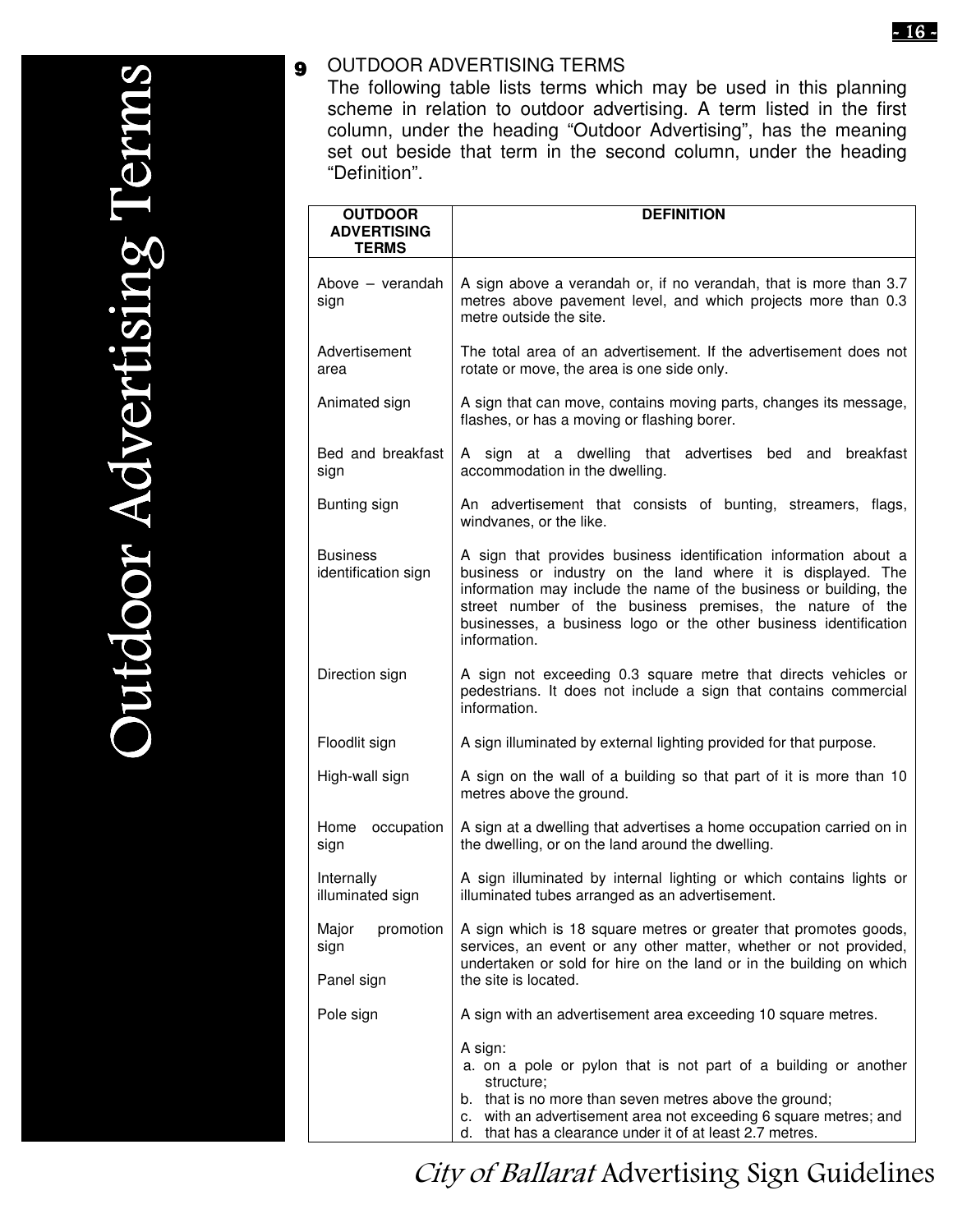| <b>OUTDOOR</b><br><b>ADVERTISING</b><br><b>TERMS</b> | <b>DEFINITION</b>                                                                                                                                                                                                                                                                                                                            |  |  |
|------------------------------------------------------|----------------------------------------------------------------------------------------------------------------------------------------------------------------------------------------------------------------------------------------------------------------------------------------------------------------------------------------------|--|--|
| Promotion sign                                       | A sign of less than 18 square metres that promotes goods, services,<br>an event or any other matter, whether or not provided, undertaken<br>or sold or for hire on the land or in the building on which the sign is<br>sited.                                                                                                                |  |  |
| Reflective sign<br>Sign                              | A sign finished with material specifically made to reflect made to<br>reflect external light.                                                                                                                                                                                                                                                |  |  |
| Sky sign                                             | An advertisement and any structure built specifically to support it.<br>A sign:<br>On or above the roof of a building, but not a verandah;<br>a.<br>b. Fixed to the wall of a building and which projects above the wall;<br>or<br>Fixed to a structure (not a building) so that part of it is more than<br>C.<br>7 metres above the ground. |  |  |